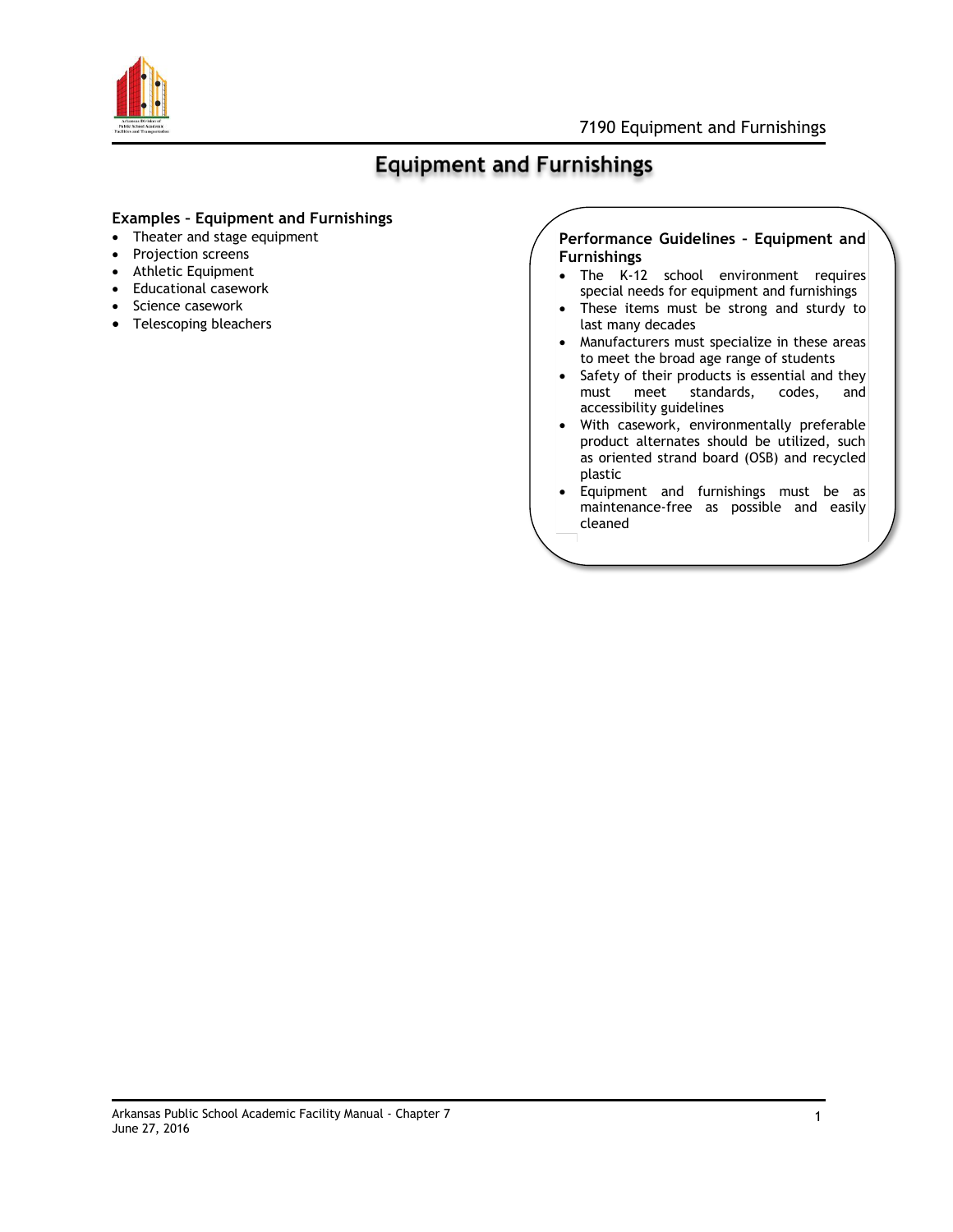

## Theater, Stage, Projection Screens, and **Athletic Equipment**

## **Examples**

- Theater and stage equipment
- Projection screens
- Athletic equipment

### **Construction Standards – Theater, Stage, and Athletic Equipment and Projection Screens**

- 1. Material: woven velour fabric.
- 2. Fabrics shall be flame resistant.
- 3. Curtain tracks as recommended by manufacturer
- 4. Stage rigging and fire curtain systems shall meet all fire and life-safety codes and OSHA safety requirements

### **Performance Guidelines – Theater, Stage, and Athletic Equipment and Projection Screens**

- Theater-electrically operated projection screen: 3 position control switch with metal device box for flush wall mounting and for connection to 120v, AC power supply; screen same as manual screen
- Manual, front projection screen: matte white, vinyl coated glass fiber fabric complying with FSGG-5-00172D for Type A screen surface; 80 inches by 60 inches in classrooms
- Athletic equipment to comply with National Federation of State High School Associations
- Basketball backboards: 72 inch by 42 inch,  $\frac{1}{2}$  inch thick transparent, tempered glass
- Wall-mounted safety pads: 14 ounce PVC coated polyester or nylon reinforced PVC fabric; pad cover over 2 inches, 6 lb. density polyurethane over composite panel